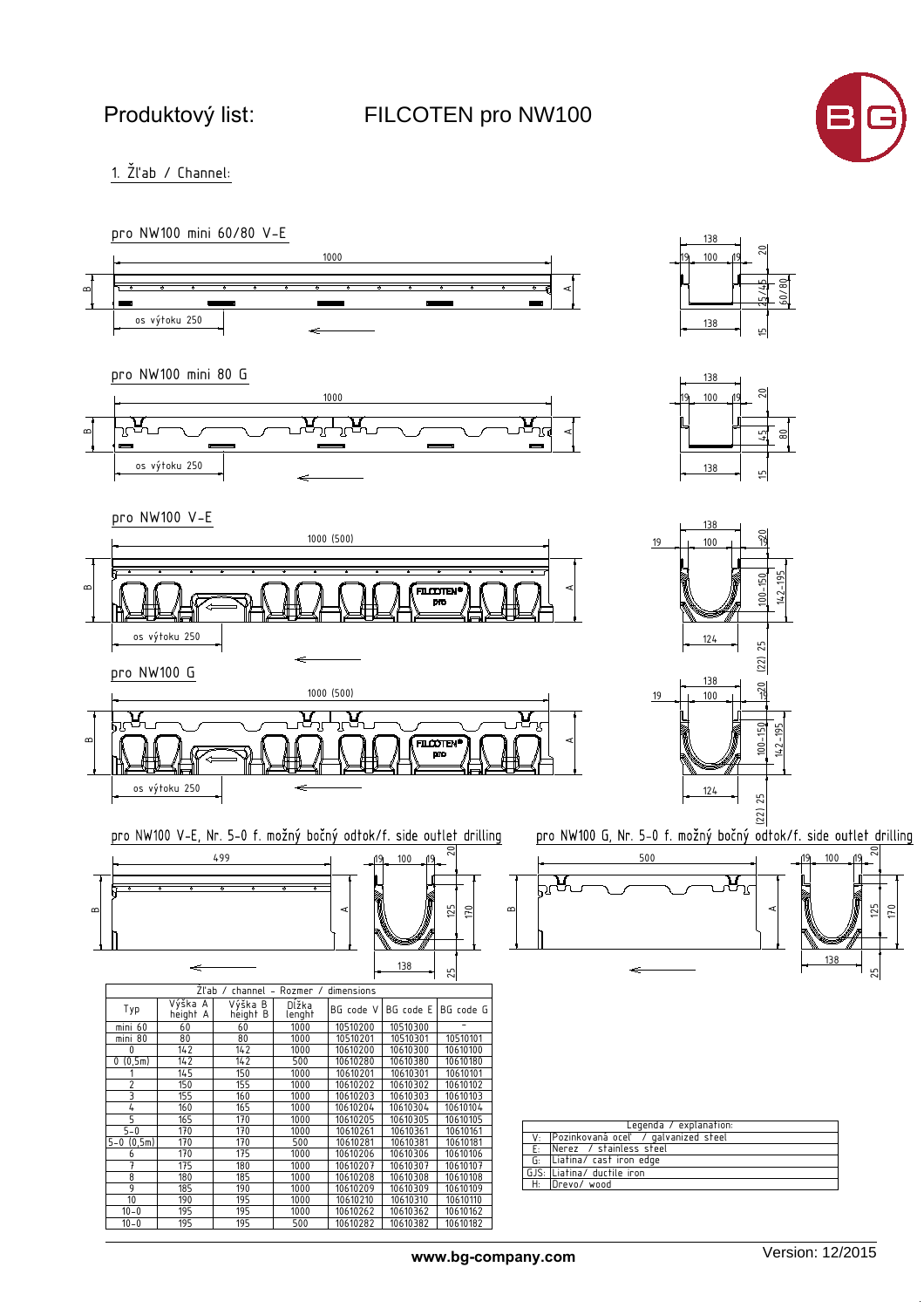3URGXNWRYêOLVW: FILCOTEN pro NW100



2. Mriežkový rošt / Mesh grating:

| B125kN MW30/10: V 17010220 (17010221)                                                                                      |    |
|----------------------------------------------------------------------------------------------------------------------------|----|
| 1000 (500)                                                                                                                 |    |
| $\overline{\phantom{a}}$<br><b>FILCOTEN</b><br><b>BY 1400 BOXS</b><br>$\overline{22}$<br>═<br>ਜ<br><b>TELETIN</b><br>गा गा |    |
|                                                                                                                            | 20 |

C250kN MW30/10: V 17010222 (17010223), E 17010322 (17010323) <sup>122</sup>

|                   |                 |   |  |  |  |  |  | 1000 (500) |  |  |  |  |  |     |      |        |  |
|-------------------|-----------------|---|--|--|--|--|--|------------|--|--|--|--|--|-----|------|--------|--|
|                   |                 | ۳ |  |  |  |  |  |            |  |  |  |  |  | ⊔⊫⊔ | 呵    |        |  |
|                   | <b>FILCOTEN</b> |   |  |  |  |  |  |            |  |  |  |  |  |     |      |        |  |
| <b>BI 149 COI</b> |                 |   |  |  |  |  |  |            |  |  |  |  |  |     |      |        |  |
|                   |                 |   |  |  |  |  |  |            |  |  |  |  |  |     |      | $\sim$ |  |
|                   |                 |   |  |  |  |  |  |            |  |  |  |  |  |     |      | 12     |  |
|                   |                 |   |  |  |  |  |  |            |  |  |  |  |  |     |      |        |  |
|                   |                 |   |  |  |  |  |  |            |  |  |  |  |  |     |      |        |  |
|                   |                 |   |  |  |  |  |  |            |  |  |  |  |  |     |      |        |  |
| ыш                |                 |   |  |  |  |  |  |            |  |  |  |  |  |     | 15 T |        |  |
|                   |                 |   |  |  |  |  |  |            |  |  |  |  |  |     |      |        |  |



D400kN MW25/10: V 17010226 (17010227)

|                     | (500)<br>1000 |                          |
|---------------------|---------------|--------------------------|
| <b>FLOOTEN</b><br>╓ |               |                          |
| <b>BI 1403 D KO</b> |               | $\sim$<br>$\sim$         |
| ы                   | _             | $\overline{\phantom{0}}$ |



20  $\Box$ 

20  $\Box$ 

3. Môstkový rošt/ Slottet grating:

C250kN SW 8/80: V 17010206 (17010207), E 17010306 (17010307)



4. Dierkový rošt / Perforated grating:

C250kN d6: V 17010228 (17010229), E 17010328 (17010329)

122 1000 (500)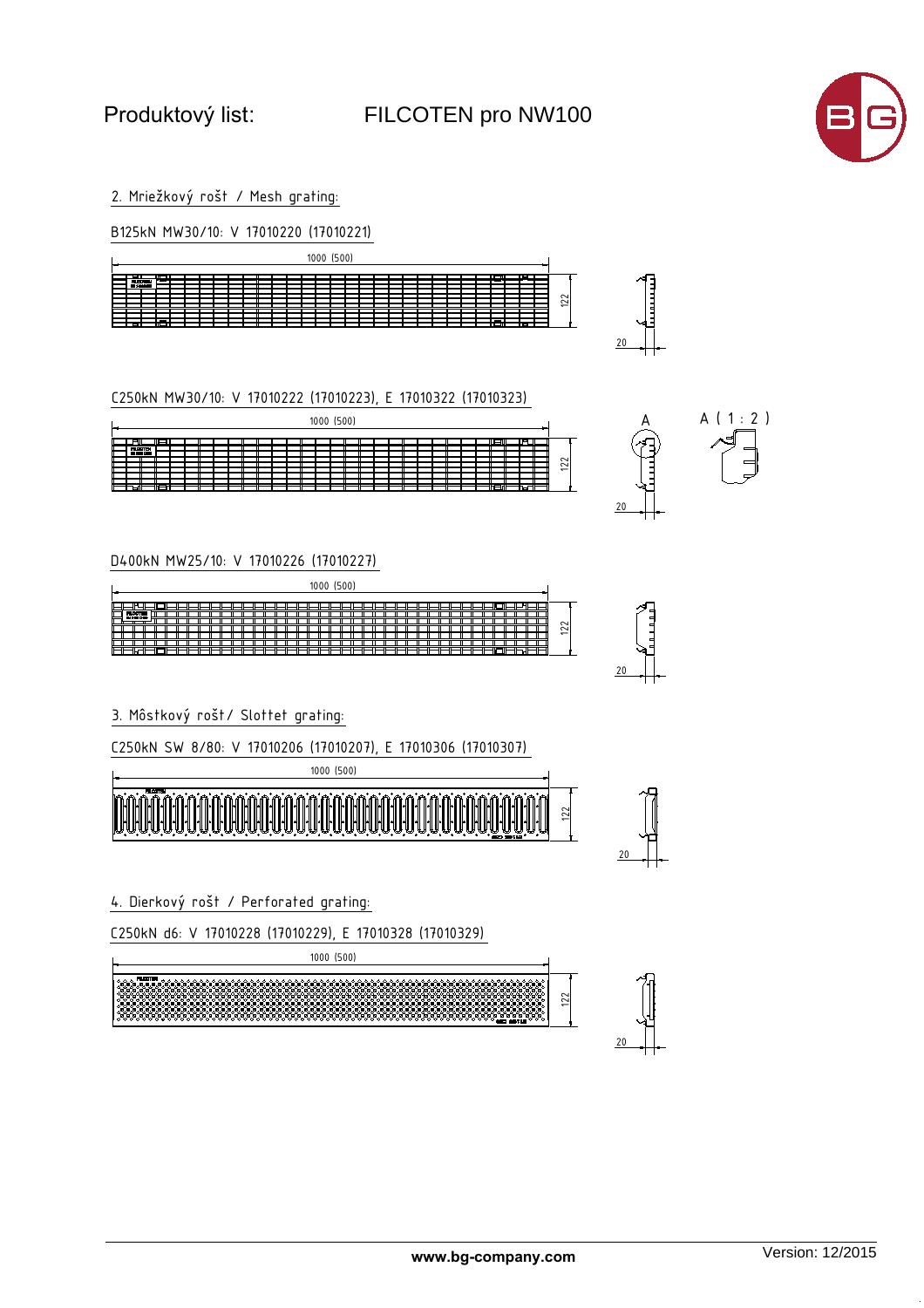# 3URGXNWRYêOLVW: FILCOTEN pro NW100

**www.bg-company.com**





122

20

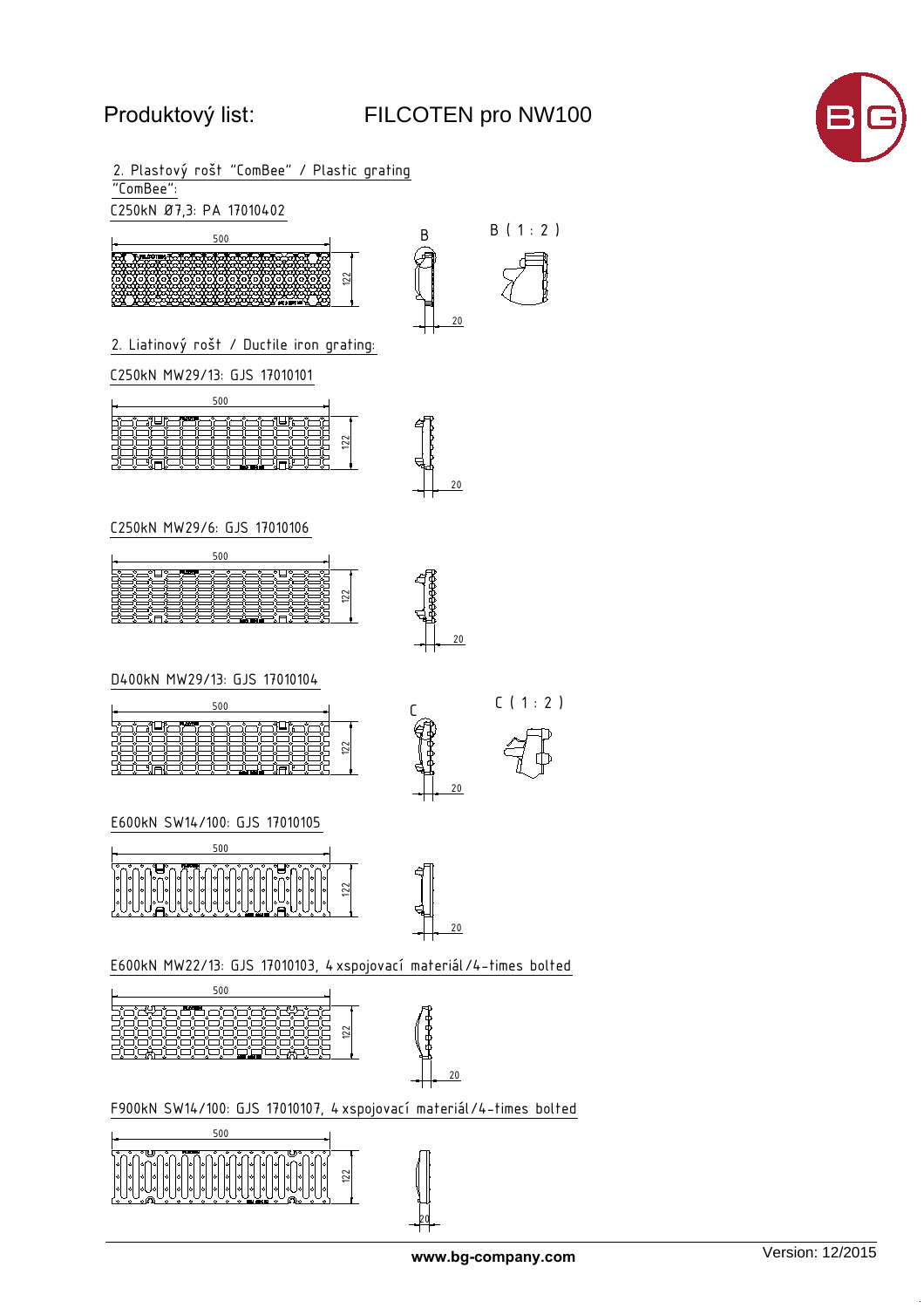## **FILCOTEN pro NW100**



2. Štrbinový rošt / Slot top: C250kN SW12,5: V 17110243 (17110244), E 17110343 (17110344)



C250kN SW18: V 17110233 (17110234), E 17110333 (17110334)



2. Revízna šachta / Maintenance unit: C250kN SW12,5: V 17110281, E 17110381





### C250kN SW18: V 17110295, E 17110395



2. Štrbinová vložka s otvormi / Slot inlay square-perf. 8/8: V 37951 (37950), E 37956 (37955)

1000 (500)

2. Drevená vložka / Construction time barrier SW 18: H 37961







'i'—